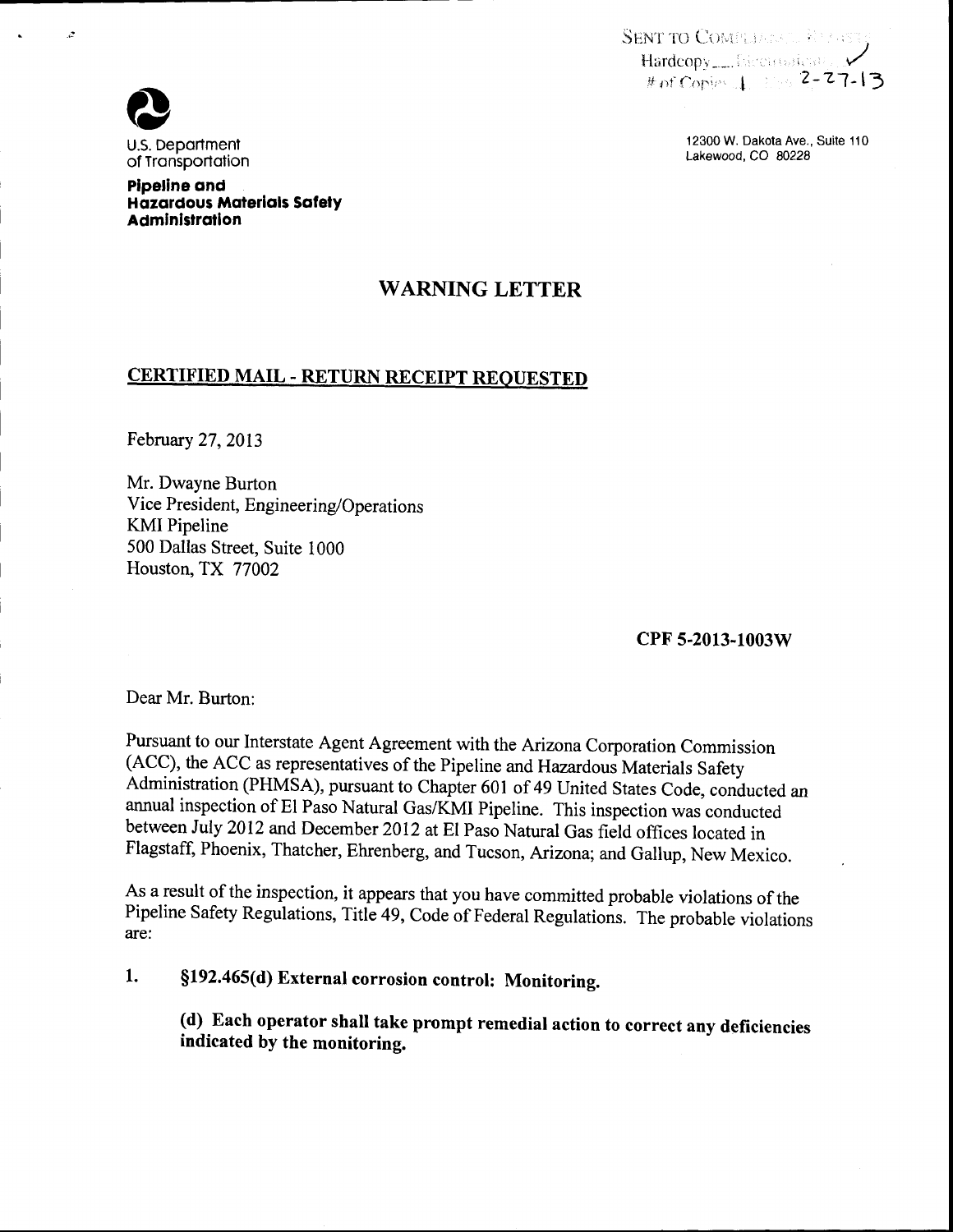During the records review of item #13C of the Consent Agreement, it was noted that Kinder Morgan did not update their maps and/or records in a timely manner. Specifically, the 2008 installation of Electrolysis Test Station (ETS) on the CalNev 8-inch between Bracken Junction and Las Vegas was not included on Kinder Morgan's maps and records after more than three (3) years. Therefore, we consider the maps reviewed not to be current.

### 2. §192. 743(b) Pressure limiting and regulating stations: Capacity of relief device

(b) If review and calculations are used to determine if a device has sufficient capacity, the calculated capacity must be compared with the rated or experimentally determined relieving capacity of the device for the conditions under which it operates. After the initial calculations, subsequent calculations need not be made if the annual review documents that parameters have not changed to cause the rated or experimentally determined relieving capacity to be insufficient.

Documentation provided during this inspection for the 2009 and 2010 inspections of the Somerton City Gate station demonstrated that the capacity of the regulators exceeded the relief capacity of the relief valve installed on this station. In addition, the capacity of the relief valve and regulator on records dated 4-21-10 and 5-16-12 were incorrectly entered. Furthermore, the 2009 records for this station failed to include any capacity information.

The relief valve at the Duncan No. 2 station is set at the station's documented MAOP of 75 psi. According to the station inspection report for the 2012 calendar year, the relief valve capacity listed on the report is 60 MCFH, which is greater than the regulator's capacity of 24.6 MCFH. However, according to the relief valve manufacturer's bulletin, the capacity listed in the inspection report only happens at the set point of 75 psi plus 25 psi buildup pressure. Therefore, the capacity only takes place when the relief valve inlet pressure is I 00 psi. Based on the above information, without conducting a full flow test there exists the possibility of an over pressure on the downstream pipeline. KMI cannot currently ensure the Duncan #2 station has a relief device with adequate capacity.

#### 3. §192. 707 Line markers for mains and transmission lines

(a) Buried pipelines. Except as provided in paragraph (b) of this section, a line marker must be placed and maintained as close as practical over each buried main and transmission line:

(1) At each crossing of a public road and railroad

There were no line markers on the 2103 line where the pipeline crossed underneath Roadrunner and Bilby Roads in the South Tucson area.